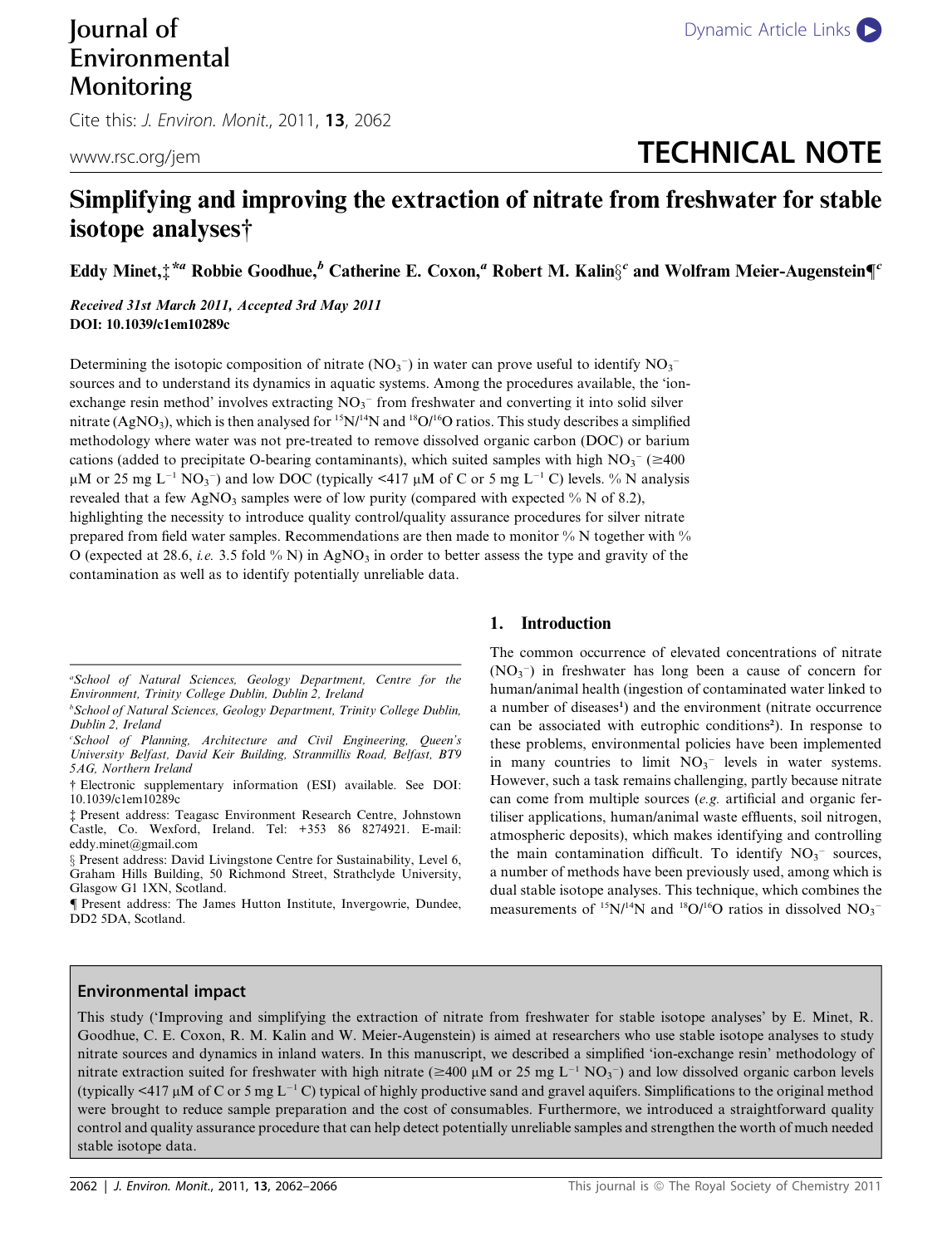(referred to as  $\delta^{15}N - NO_3^-$  and  $\delta^{18}O - NO_3^-$ , expressed in units of permil $\%$  relative to AIR and V-SMOW primary standards respectively), has drawn substantial attention for two main reasons. Firstly, some of the main N sources generate nitrate with characteristic isotopic composition.<sup>3</sup> Secondly, biochemical reactions affecting  $NO_3^-$  can cause distinctive isotopic fractionation (e.g. denitrification, mineralisation–immobilisation turnover3,4), which gives some insights on nitrate dynamics.

Nowadays,  $\delta^{15}N-NO_3^-$  and  $\delta^{18}O-NO_3^-$  in nitrate can be measured according to three analytical methods:<sup>5</sup> two 'denitrifier methods' requiring Isotope Ratio Mass Spectrometry (IRMS) analysis of  $N_2O$  gas generated by bacterial or chemical means, and a procedure known as the 'ion-exchange resin method' whereby  $NO_3^-$  is extracted from freshwater and converted into solid silver nitrate  $(AgNO_3)$  that is analysed by IRMS.<sup>6</sup> The latter methodology, which isolates nitrate from other N- and O-bearing species, has been successfully used by many, but it is labour-intensive. Minor modifications have been adopted by some to ease the sample preparation,<sup>7</sup> one of the most significant changes being the precipitation of O-bearing contaminants (mainly sulfate and phosphate) with barium chloride  $(BaCl<sub>2</sub>)$ prior to passing water through an anion-exchange resin so that AgNO<sub>3</sub> is ready for both  $\delta^{15}N$  and  $\delta^{18}O$  analyses. The primary aim of this research was to further simplify the methodology for freshwater samples. A secondary aim was to explore the variability of AgNO<sub>3</sub> purity (based mainly on  $\%$  N content) prepared from field water samples. Ultimately, this led to a quality control/ assurance procedure that discriminates potentially unreliable data.

#### 2. Materials and methods

#### 2.1. Sample preparation

Nitrate was extracted from 305 water samples<sup>8</sup> (253 mainly from groundwater in a sand/gravel aquifer and 52 from soil-water). A preliminary step consisted of filtering water with  $0.45 \mu m$  nylon filters and measuring concentrations of nitrate and other major ions within 24 hours of collection.<sup>8</sup> Thereafter, an aliquot of each sample containing 100 µmol of nitrate (*i.e.* 6.2 mg  $NO<sub>3</sub><sup>-</sup>$ ) was portioned off. As nitrate levels were between 32 and 2455  $\mu$ M  $(\geq 400 \,\mu\text{M}$  or 25 mg L<sup>-1</sup> NO<sub>3</sub><sup>-</sup> in 85% of the samples), volumes used ranged between 0.041 and 3.1 L  $(\leq 0.250$  L in 85% of the samples). Each water sample underwent five steps (first two steps completed in the laboratory within 48 hours of collection):

Step 1. Removal of O-bearing contaminants: addition of 4 mL of 1 M BaCl<sub>2</sub> (large excess) to precipitate sulfate (up to 4000 mmol) and phosphate to a lesser extent (levels typically low in sub-surface water), storage at  $4 \degree C$  overnight, filtration through a 0.2 µm nylon membrane.

Step 2. Extraction of nitrate: sample passed through the anionexchange resin column (2 mL Bio-Rad AG1-X8, 200–400 mesh in Cl<sup>-</sup> form, capacity of 1200  $\mu$ eq mL<sup>-1</sup>, pre-conditioned by dripping through 4 mL of 1 M HCl and rinsed) at a flow rate no faster than  $1 L h^{-1}$ , resin rinsed and column filled with deionised water, storage at  $4 \degree C$  until later elution. The resin was kept wet at all times.

Step 3. Elution of nitrate: five 3 mL increments of 3 M HCl passed through the column (elutant kept chilled to minimise volatilisation of  $HNO<sub>3</sub>$ ), each increment kept in the column for 30 seconds before slowly blowing the column dry, rinsing (whole step carried out in the dark).

Step 4. Neutralisation: elutant immediately neutralised by slow addition of about 6 g of silver oxide (three different batches of high-grade Ag<sub>2</sub>O heavily contaminated with nitrate were previously washed<sup>6</sup>) until pH reached 5-6 (checked with pH-paper), filtration through a  $0.2 \mu$  m nylon membrane to remove excess Ag2O and silver chloride (AgCl), rinsing (whole step carried out in the dark).

Step 5. Freeze-drying:  $AgNO_3$  solutions (about 40 mL) frozen at  $-75$  °C, then freeze-dried in the dark (and stored in amber vials in a desiccator).

Unlike the simplified method,<sup>7</sup> water samples were not pretreated with a cation-exchange resin, used by others to remove barium cations  $(Ba^{2+})^7$  or DOC<sup>9</sup> before the anion-exchange resin. To process samples, apparatus similar to that described by Silva et al.<sup>6</sup> or the USGS<sup>9</sup> were used.

#### 2.2. IRMS measurements

 $\delta^{15}N$  and  $\delta^{18}O$  analyses of silver nitrate were carried out by Continuous Flow-Isotope Ratio Mass Spectrometry (CF-IRMS).  $\delta^{15}N$  analyses (about 0.8 mg per AgNO<sub>3</sub> sample) were made in duplicate with an CE Instruments Series 1112 flash elemental analyser coupled to a ThermoFinnigan Delta<sup>Plus</sup> isotope ratio mass spectrometer via a Conflow III Interface, which allows the introduction of reference gases  $N_2$  and  $CO_2$  (the former is used to calibrate the instrument for  $\delta^{15}N$  and % N analyses, the latter to calibrate for % C analyses). The oxidation tube was set to 900 °C, the reduction tube to 650 °C and the gas chromatography (GC) 2 m-column (standard CE P/N:26008205 type) to 40 °C to separate  $N_2$  and  $CO_2$  peaks (peak-to-peak separation was approximately 120 s, peak start slope set at 0.2  $mV s^{-1}$  and peak end slope set at 0.8 mV s<sup>-1</sup>).  $\delta^{18}O$  analyses were also made in duplicate (about  $0.2$  mg per AgNO<sub>3</sub> sample) with a high temperature conversion elemental analyser (TC/EA) coupled to a Delta<sup>Plus</sup> XP isotope ratio mass spectrometer via a Conflow III Interface, which allows the introduction of reference gas CO (used to calibrate the instrument for  $\delta^{18}$ O analyses). Samples were dropped with a Costech Zero-Blank solid autosampler into the reactor, whose temperature was set at  $1350^{\circ}$ C while the post-reactor GC 0.60 m-column (standard MolSieve 5A type) was maintained at 95 °C to separate the undesirable  $N_2$ peak (and potentially formed NO) from the CO peak that follows (peak-to-peak separation higher than 80 s, peak start and end slopes set at 0.8 mV s<sup>-1</sup>). A laboratory standard L-alanine ( $\delta^{15}N =$  $-1.7\%$ ) was run in blocks before, during, and after  $\delta^{15}N$  analyses in order to correct  $\delta^{15}N-NO_3$ <sup>-</sup> results to the primary standard  $\delta^{15}$ N<sub>AIR</sub>. Similarly, reference material IAEA-NO-3 ( $\delta^{18}$ O = 25.6)  $\pm$  0.2%) was run in order to correct  $\delta^{18}O-NO_3$ <sup>-</sup> data to  $\delta^{18}O_V$ . smow. Silver boats ( $4 \times 6$  mm) used to encapsulate samples and reference materials were also inserted empty at the beginning of each batch for blank correction. Each chromatograph was examined visually before processing with Isodat NT software. In particular, it was checked that (i) the integration of the gas reference peaks was reproducible, (ii) the samples' peaks  $(N_2$  and  $CO<sub>2</sub>$  during  $\delta^{15}N$  analyses, N<sub>2</sub> and CO peaks during  $\delta^{18}O$  analyses) were correctly separated and integrated (although  $N_2$  had no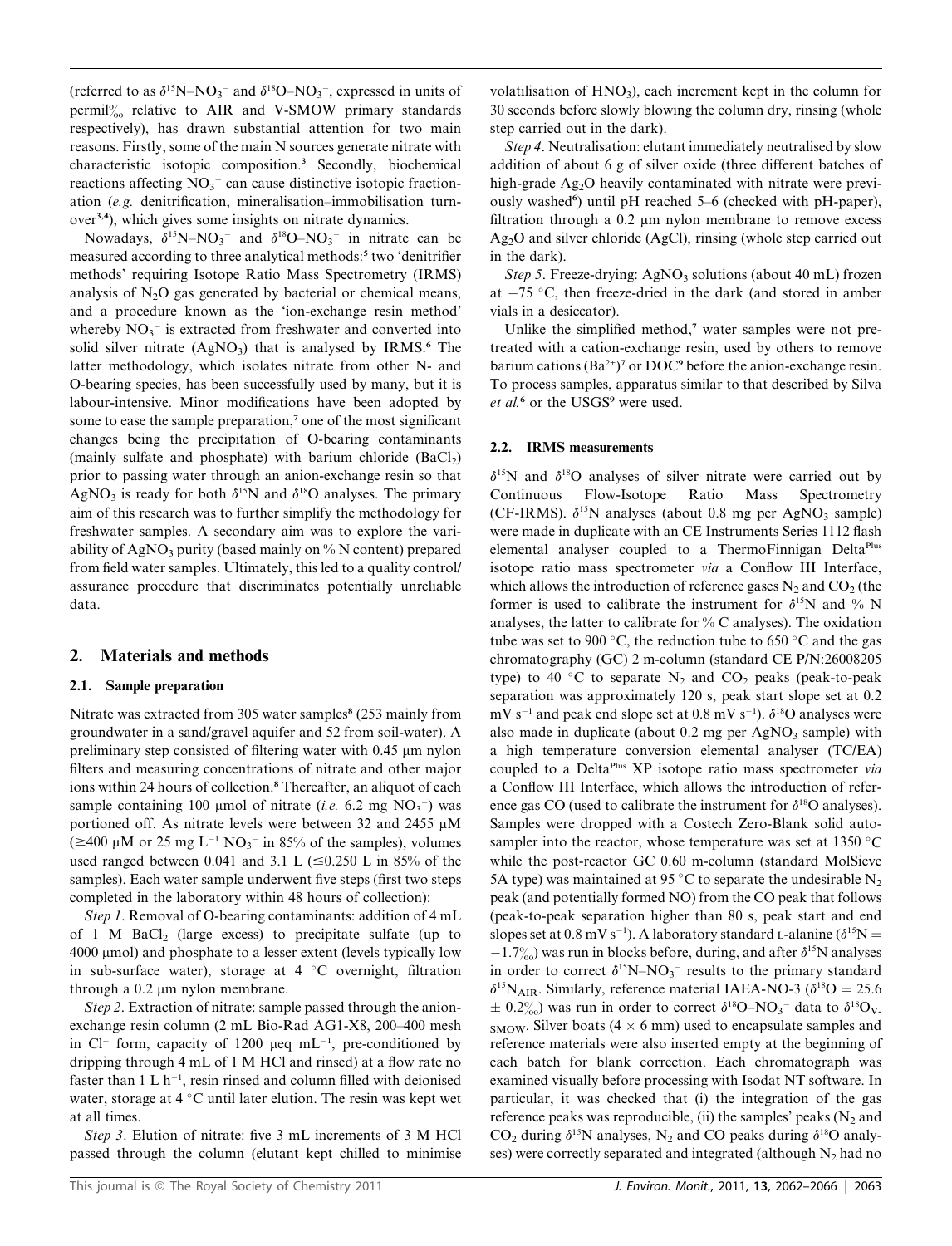utility during  $\delta^{18}$ O analyses), (iii) the peaks' shape was as expected and (iv) the baseline was stable before, between and after the peaks. Standard deviations (SDs) for duplicated  $\delta^{15}N$ analyses of  $AgNO<sub>3</sub>$  samples were in line with the analytical precision of the instrument ( $\leq 0.1\%$ , measured from L-alanine): SDs were below  $0.1\%$  in 90% of the samples (273/305) and always better than 0.3%. For  $\delta^{18}$ O analyses, SDs were also in line with the analytical precision ( $\leq 1.2\%$ , measured from IAEA-NO-3): SDs were below  $0.5\%$  in 79% of the samples (240/305) and always better than  $2.1\%$ .

#### 2.3. Elemental analyses

During  $\delta^{15}$ N analyses, L-alanine standard (15.7% N and 40.4% C) was also used for the calibration of  $\%$  N and  $\%$  C, which were measured in duplicate in AgNO<sub>3</sub> ( $n = 284$  for % N,  $n = 206$  for % C). SDs of % N compared well with the analytical precision  $(\leq 0.8)$ : SDs were better than 0.5 and below 0.1% N in 93% of tested samples (265/284). During % C analyses, SDs were below 0.2 (analytical precision  $\leq$  2.2) in the few samples whose % C was above the detection limit (0.1% C).

#### 3. Results

#### 3.1. Testing sulfate removal, DOC accumulation and isotopic fractionation

Levels of sulfate  $(SO_4^{2-})$   $(n = 273)$  ranged between 91.6 and  $716 \mu$ M, which based on volumes portioned off, equated to 11.4 to 845 µmol of  $SO_4^2$  to be removed. Removal (step 1), which is crucial because sulfate has a higher affinity for the resin than nitrate (according to the resin manufacturer), was previously tested on 1 L solutions of 1041  $\mu$ M sulfate that had been treated with 4 mL of 1 M BaCl<sub>2</sub> and 0.2  $\mu$ m nylon-filtered after three hours at 4 °C. This proved highly efficient as no  $\mathrm{SO_4}^{2-}$  was detected in the filtrate. Phosphate (in  $H_2PO_4^-$  and  $HPO_4^{2-}$  form, as pH ranged between 6.7 and 7.6<sup>8</sup> ) was not analysed, but its low affinity for the resin and its typically low concentration in sub-surface water meant that it should be quantitatively precipitated along with sulfate. Bicarbonate  $(HCO_3^-)$  was not measured either, but its equally low affinity for the resin and its likely conversion to  $CO<sub>2</sub>$ by acidification in step 3 ruled it out as a source of O contamination. Besides  $SO_4^2$ , unwanted O (and N) may also be introduced by DOC, which was present at low level in the sand/gravel aquifer<sup>10</sup> (121  $\pm$  34 µM of C). It was decided not to treat samples for DOC, but instead to rely on the filtration capacity of the resin and to monitor  $\%$  C in AgNO<sub>3</sub> (the top part of the resin was heavily discoloured from light yellow to dark brown for some samples, which could have been indicative of DOC accumulation in the resin): % C in AgNO<sub>3</sub> was systematically low ( $\leq 2\%$ ) and below the detection limit in most samples.

To ensure that no significant isotopic fractionation occurred during the preparation of  $AgNO<sub>3</sub>$ , the methodology was tested according to the following plan: three potassium nitrate salts  $(KNO<sub>3</sub>)$  were converted into silver nitrate after 125 mL solutions of 800 µM of nitrate underwent the whole extraction process. Resulting  $\delta^{15}N-NO_3^-$  and  $\delta^{18}O-NO_3^-$  values were then compared with values measured in  $KNO<sub>3</sub>$  salts (see Table S1 in the ESI†). Overall, results did not show any systematic trend: the apparent isotopic enrichment factor  $\Delta_{\rm AgNO_3-KNO_3}$  for  $\delta^{15}N$  varied between  $-0.7\%$  and  $0.1\%$ , whereas the range for  $\delta^{18}$ O was wider between  $-0.9\%$  and 1.6‰.

It should be noted that most of Cl<sup>-</sup> anions (a minor competitor to  $NO<sub>3</sub>$ <sup>-</sup> adsorption—at equal concentrations—on the anion exchange resin sites) present in water at the end of step 1, *i.e.* prior to passing samples through the anion exchange resin, were accounted for by  $BaCl<sub>2</sub>$  addition rather than "naturally" occurring Cl<sup>-</sup>. In fact, more than 95% of total Cl<sup>-</sup> content at the end of step 1 (*i.e.* "natural"  $Cl^- + Cl^-$  from BaCl<sub>2</sub>) originated from  $BaCl<sub>2</sub>$  alone in 98.2% of tested samples (277/282), and this exogenic Cl- fraction was never lower than 72%. Overall, between 8012 and 11 049 µeq of chloride were passed through the column (compared with  $100 \mu$ eq of nitrate).

#### 3.2. Elemental composition of  $AgNO<sub>3</sub>$  samples

 $%$  N measured in AgNO<sub>3</sub> prepared from field water samples (see Fig. S1A in the ESI†) ranged from 1.7 to 8.3 (median of 7.8), with  $90\%$  of these samples (257/284) showing % N between 7.0 and 8.3. % C (see Fig. S1B in the ESI†) was measured above the detection limit (0.1) and below 2 in only 7.3% of tested  $AgNO_3$ samples (15/206). In two AgNO<sub>3</sub> test samples ( $\delta^{15}N-NO_3$ <sup>-</sup>[1] =  $-20.3 \pm 0.2\%$  and  $\delta^{18}O-NO_3$ <sup>-</sup> [1] = 14.8  $\pm$  1.3\%  $\delta^{15}N-NO_3$ <sup>-</sup>  $[2] = -20.5 \pm 0.1\%$  and  $\delta^{18}O-NO_3$ <sup>-</sup>  $[2] = 14 \pm 0.2\%$  prepared from one of the three KNO<sub>3</sub> salts  $(\delta^{15}N-NO_3^- = -20.4 \pm 0.2\%$ and  $\delta^{18}O-NO_3 = 13.4 \pm 0.9\%$ , % N was measured at 7.6  $\pm$  0.4 and 7.8  $\pm$  0.1 respectively.

Plotting % N in AgNO<sub>3</sub> (x coordinate) against the volume of water passed through the resin ( $y$  coordinate) (see Fig. S2 in the ESI†) resulted in a small but highly significant and negative correlation (Spearman rank coefficient  $r_s = -0.24$ , slope =  $-0.26$ ,  $p \le 0.0001$ ). Importantly, all volumes smaller than 0.250 L (*i.e.* nitrate level  $\geq$  400  $\mu$ M) resulted in silver nitrate with high % N ( $\geq 6.7$ ). Plotting % N against total chloride content at the end of stage 1 (*i.e.* "natural"  $Cl^- + Cl^-$  from  $BaCl_2$ ) also disclosed a negative correlation, which was small but nonetheless significant at the 0.05 level ( $r_s = -0.12$ , slope  $= -6.2$ ,  $p = 0.048$ ). On the other hand, the plotting of % C against % N or against the volume of water was not significant ( $p \gg 0.05$ ).

#### 4. Discussion

The modification brought to the simplified 'ion-exchange resin method' (i.e. no pre-treatment of water other than sulfate precipitation with BaCl<sub>2</sub> before passing samples through the anion-exchange resin) left  $Ba^{2+}$  cations in solution before the nitrate extraction step. However, experiments carried out on test solutions of three pure nitrate salts showed that this causes little isotopic fractionation of the extracted nitrate for  $\delta^{15}N$  (absolute value of  $\Delta_{\rm AgNO_3-KNO_3} \leq 0.7\%$ <sub>0</sub>. The absolute value of  $\Delta_{\text{AgNO},-\text{KNO}}$  for  $\delta^{18}$ O was larger ( $\leq 1.6\%$ ) but nonetheless in line with the analytical precision. Lesser precision can happen during  $\delta^{18}$ O analyses with the TC/EA if the N<sub>2</sub> peak and/or formed NO  $(m/z 30)$  tail into the CO peak to impair the integration, which was not seen on most chromatograms. Ratio trace 30/28 (see Fig. S3 in the ESI†), which shows where the peaks were detected and integrated during  $\delta^{18}O$  analyses, was generally flat (back at baseline) between  $N_2$  and CO. As small quantities analysed (about 0.2 mg) inevitably result in higher background noise,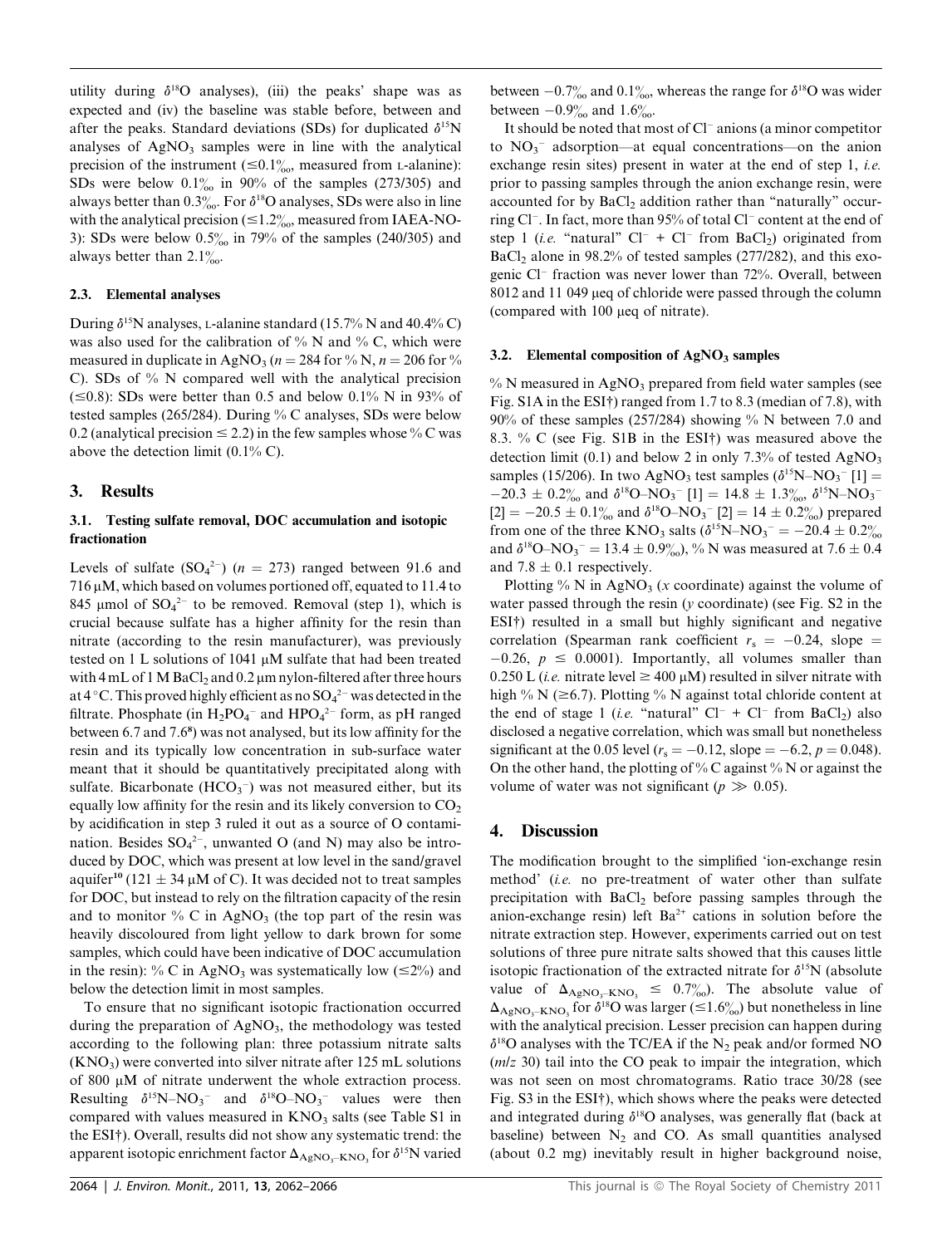sample heterogeneity is likely to add up to the poorer precision. Nevertheless, different GC settings and a larger peak-to-peak separation time might have brought some improvement to batches with less precision. The method modification also left DOC in solution, yet the vast majority of  $AgNO<sub>3</sub>$  samples was free of measurable C contamination. This confirmed that low DOC levels were not a cause for concern for subsurface freshwater, even for nitrate levels as low as 32  $\mu$ M (and volumes as large as 3.1 L). The lack of relationship between % C in  $AgNO<sub>3</sub>$ and the volume of water passed through the resin suggested that even higher volumes (*i.e.*  $>3.1$  L) could be processed without problem of DOC contamination. Sulfate was another unlikely source of O contamination for AgNO<sub>3</sub>. In fact, tests showed that  $4 \text{ mL of } 1 \text{ M BaCl}_2$  was more than adequate to safely precipitate up to (and very likely more than)  $1000 \mu$  mol of sulfate.

90% of silver nitrate samples prepared from field water showed % N between 7.0 and 8.3, which confirmed that  $AgNO_3$  preparation was consistent. In the absence of DOC contamination, it was then assumed that all N accounted for in  $AgNO<sub>3</sub>$  was in nitrate form and bound to silver. If this assumption is correct, it meant that  $AgNO_3$  samples were on average 95% pure (median % N of 7.8 divided by expected % N for pure  $AgNO<sub>3</sub>$  of 8.2). However, contamination levels would be better estimated with both % N (expected at 8.2) and % O (expected at 28.6): deviation of the  $\%$  O to  $\%$  N ratio from the 3.5 expected value would characterise the presence of non-nitrate N and/or O in AgNO<sub>3</sub> (contaminants with the same  $\%$  N and  $\%$  O as silver nitrate would be unnoticed). Unfortunately, % O data (values can usually be obtained with the TC/EA by integrating the CO peak) were not available. In the remaining 10% silver nitrate samples prepared from field water, however, % N ranged between 1.7 and 6.9. In the absence of  $\%$  O, the nature of the impurities can only be speculated. Nevertheless, % N recorded in two test samples (*i.e.* KNO<sub>3</sub> converted into AgNO<sub>3</sub>) gave some evidence that any % N lower than 8.2 does not necessarily affect  $\delta^{15}N-NO_3^-$  and  $\delta^{18}O - NO_3^-$  by a large margin: the absolute value of  $\Delta_{\rm AgNO_3-KNO_3}$ for these two samples ( $\leq 0.2\%$  for  $\delta^{15}N$  and  $\leq 1.4\%$  for  $\delta^{18}O$ ) was close to the analytical precision of the mass spectrometers. Importantly, these differences should not impact nitrate source identification, which is based on a comparatively much wider range of values<sup>3</sup> (e.g.  $\delta^{15}N$  in nitrate derived from synthetic fertilisers often expected between  $-4$  and  $4\%$  while nitrate derived from organic human/animal wastes expected between 10 and 22‰;  $\delta^{18}$ O in synthetic nitrate measured between 18 and 22‰ while nitrate derived from natural nitrification often estimated between 0 and  $5\frac{\frac{6}{11}}{100}$ . It should be noted that besides the amount of N- and O-bearing contaminants present in AgNO<sub>3</sub>,  $\delta^{15}N$  and  $\delta^{18}$ O is also affected by the (N and O) isotopic composition of these contaminants: impurities present in large quantity  $(i.e.$  in "low N" samples) with  $\delta$  values very different from that of  $NO_3^$ will compromise isotopic data the most. In addition to % O measurement, further analyses (e.g.  $\%$  Ag,  $\%$  S,  $\%$  P, etc.) may then be necessary in a more thorough quality control/assurance procedure to precisely identify the contaminations, to define an acceptable contamination threshold and to ultimately decide what samples should be excluded.

The highly significant and negative correlation ( $p \le 0.0001$ ) observed between % N in AgNO<sub>3</sub> and the volume of water passed through the resin showed that the resin was losing efficiency at

low nitrate levels, especially below  $400 \mu M$  of nitrate (*i.e.*) volumes > 0.250 L). This trend was expected since larger volumes translate into more contaminants disturbing  $NO<sub>3</sub><sup>-</sup>$  adsorption on the resin exchange sites. A similarly negative relationship between % N and total chloride content suggested that Cl<sup>-</sup> interference played a role. Yet this role appeared to be minor ( $p < 0.05$ ) considering that the column's capacity (2400 µeq) was widely exceeded by chloride loading  $(\geq 8012 \text{ u}$ eg). On the other hand, DOC was not responsible for any decrease in % N (no relationship between  $\%$  N and  $\%$  C in AgNO<sub>3</sub>).

#### 5. Conclusions

Nitrate extraction from water according to a modified 'ionexchange resin method' (i.e. no pre-treatment of water other than sulfate precipitation with  $BaCl<sub>2</sub>$  before passing samples through the anion-exchange resin) proved highly manageable and reliable for samples with high  $NO_3^-$  ( $\geq$ 400  $\mu$ M or 25 mg L<sup>-1</sup> NO<sub>3</sub><sup>-</sup>) and low DOC (typically  $\leq 417 \mu M$  of C or 5 mg L<sup>-1</sup> C) levels. In addition to reducing sample preparation, the simplification also reduced the cost of consumables (e.g. no use of a cation-exchange resin to remove DOC or  $Ba^{2+}$ ).

Monitoring  $\%$  N in AgNO<sub>3</sub> prepared from field water samples identified a few samples of low purity. But the gravity of the contamination was unclear without % O data (% O to % N ratio expected at 3.5 in pure silver nitrate). In a more thorough quality/ control procedure, the measurement of other parameters (e.g.  $\%$ Ag,  $\%$  S,  $\%$  P) would have been required to precisely determine the nature of the contaminants, to define a contamination threshold and to ultimately decide what samples should be excluded.

Low  $\%$  N in AgNO<sub>3</sub>, recorded with large volumes of water passed through the resin, showed that the methodology loses some reliability with low nitrate water  $( $400 \mu M$ )$  and high volumes (>0.250 L). Determining the limit of this method towards lower  $NO_3^-$  levels could prove useful for future studies. Since larger volumes require more sulfate (and phosphate) to be removed, attention could also be given to the impact of more BaCl2 being added on the nitrate extraction yield. In that case, the introduction of O-bearing contaminants by precipitates of  $BaSO<sub>4</sub>$  (and  $Ba<sub>3</sub>(PO<sub>4</sub>)<sub>2</sub>$ ), which has a very low but finite solubility, should be investigated. Finally, the overloading of the resin with chloride (total chloride content  $\gg$  column's capacity) had a marginal detrimental effect on nitrate adsorption.

#### Acknowledgements

The authors are grateful to Enterprise Ireland for funding this project, to staff from the Geology department and the Centre for the Environment in Trinity College Dublin (Ireland) for support during  $\delta^{15}N$  and chemical analyses, and to staff from the QUESTOR Centre in Queen's University of Belfast (Northern Ireland) for help during  $\delta^{18}$ O analyses.

#### Notes and references

- 1 World Health Organisation, Health Criteria and Other Supporting Information. Guidelines for Drinking Water Quality, World Health Organisation, Geneva, 2nd edn, 1998, vol. 2.
- 2 R. W. Howarth, Annu. Rev. Ecol. Syst., 1998, 19, 89–110.